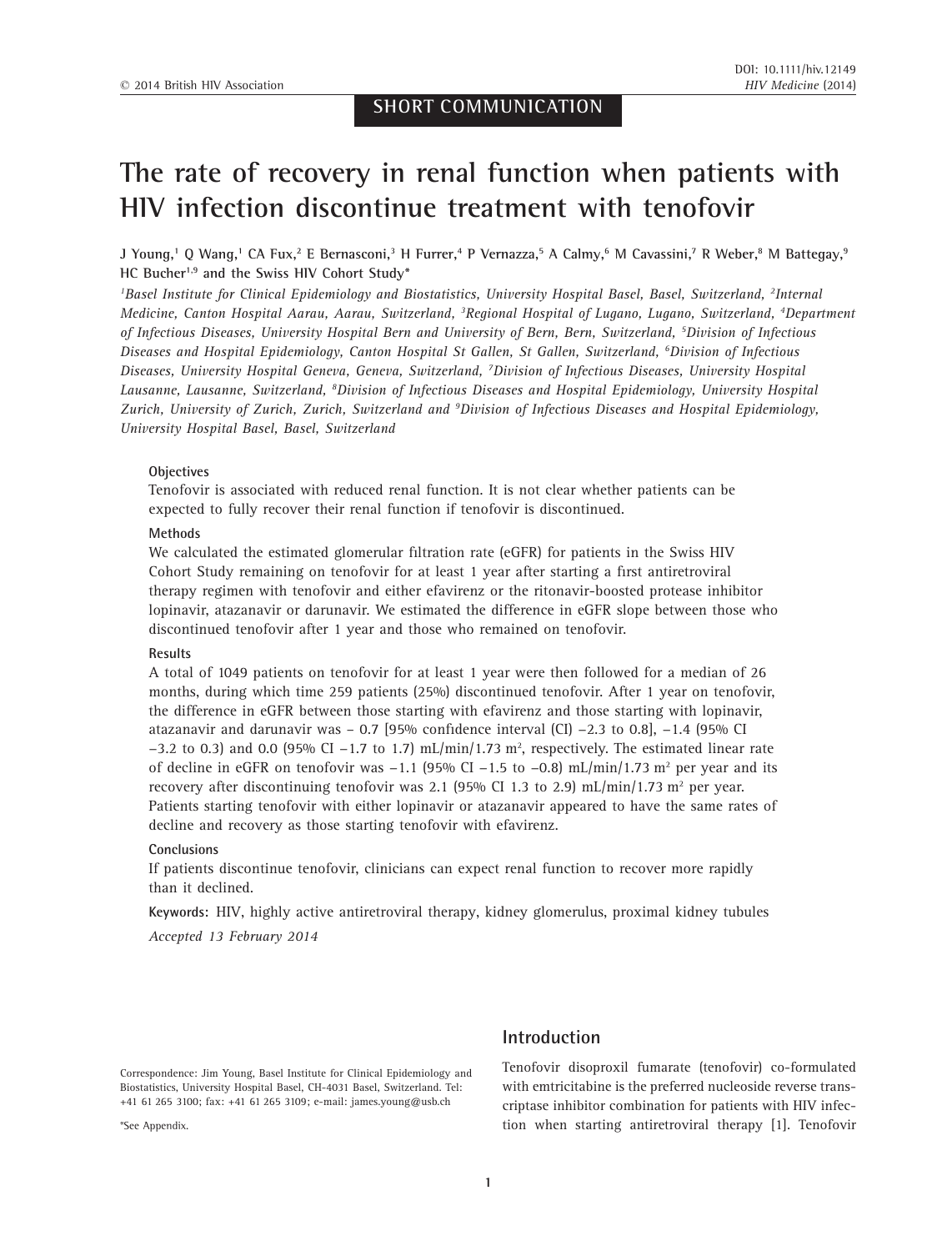is mainly eliminated by the kidneys and its use is associated with reduced renal function [2]. Regular monitoring of renal function is recommended for all patients on tenofovir [1].

While early reports suggest that renal function recovers completely when patients discontinue tenofovir [3,4], larger recent studies suggest that some patients do not fully recover. In one study, only 42% of 24 patients recovered their pre-tenofovir estimated glomerular filtration rate (eGFR) [5]; in another, 59% of 183 patients returned to normal levels of eGFR but the time taken to recover varied considerably, with a mean of 22 months and an interquartile range (IQR) of 13 to 50 months  $[6]$ .

It is difficult to estimate the rate of decline in eGFR for patients on tenofovir and its subsequent recovery if tenofovir is discontinued. First, patients with lower eGFR are more likely to discontinue tenofovir [7]. Secondly, the rate of recovery may well be greater in those patients who had a faster decline in eGFR [5]. These two factors create the potential for time-dependent confounding, so that standard methods of analysis may lead to biased estimates [8].

In this study, we used marginal structural models to overcome the bias of standard methods. Using observational data from the Swiss HIV Cohort Study (SHCS), we estimated the rate of decline in eGFR for patients on tenofovir and the subsequent rate of recovery if tenofovir was then discontinued.

#### **Methods**

#### Patients

The SHCS is a multicentre, prospective, observational cohort study with continuing enrolment of HIV-infected adults and routine follow-up scheduled every 6 months [9]. In our study, we included all patients starting their first antiretroviral therapy regimen after 1 January 2002, when routine measurement of serum creatinine measurements began in the SHCS. Patients had to start with tenofovir and either efavirenz (EFV) or the ritonavir-boosted protease inhibitor (PI/r) lopinavir (LPV/r), atazanavir (ATV/r) or darunavir (DRV/r), plus either emtricitabine or lamivudine. Patients had to then remain on tenofovir for at least 1 year – otherwise we could not expect any decline in eGFR nor subsequent recovery if the use of tenofovir then ceased – and have at least one calibrated serum creatinine measurement between 6 months and 1 year after starting therapy. We included in our analyses all measurements from the baseline at 1 year after starting therapy until the last recorded measurement to date or until patients re-started tenofovir having previously discontinued the drug, whichever came first. We calculated eGFR (in ml/min/1.73 m<sup>2</sup>)

using the Chronic Kidney Disease Epidemiology Collaboration (CKD-EPI) formula [10]; we used only calibrated measurements because different SHCS centres use different measurement techniques.

#### Statistical analyses

We estimated the difference in eGFR over time between patients discontinuing tenofovir and patients remaining on tenofovir using marginal structural models for repeated measures [8,11]. These models used inverse probability weights for confounder control: treatment weights to adjust for differences in patients discontinuing or remaining on tenofovir over time; censoring weights to adjust for differences between patients continuing to provide measurements over time and those lost to follow-up or re-starting tenofovir. Inverse probability weights were estimated by logistic regression using covariates likely to determine whether patients discontinued or re-started tenofovir or were lost to follow-up: gender, ethnicity, injecting drug use as the likely mode of transmission, age at baseline and initial antiretroviral regimen (EFV, LPV/r, ATV/r or DRV/r); and time-updated measurement of diabetes, hepatitis C virus coinfection, hypertension, body mass index, viral load, CD4 cell count and eGFR. We avoided extreme weights by truncating inverse probability weights at their 1st and 99th percentiles if below or above these values, respectively [12].

In our main analysis, we fitted a sequence of three models. In model 1, we used a cubic spline [13] to represent the decline in eGFR over time for patients remaining on tenofovir and a piecewise linear spline [14] to represent the difference in eGFR for those discontinuing tenofovir, with a change in slope at 6 months after discontinuation. In model 2, we replaced the cubic spline with a straight line and in model 3, we replaced both the cubic spline and piecewise linear spline with straight lines.

In all three models, we assumed that patients on different regimens might have different baseline values after 1 year on tenofovir but that the subsequent rate of decline and recovery before and after discontinuing tenofovir would be the same regardless of regimen. We did not have sufficient data to estimate differences in the rate of decline and recovery between therapies in a single model. Therefore, in two exploratory analyses, we re-fitted this sequence of three models first to only those patients starting tenofovir with EFV and secondly to only those patients starting tenofovir with either LPV/r or ATV/r (as these two drugs appear to have similar effects on eGFR [7,15] while little is known about the effect of DRV/r).

We used SAS version 9.2 (SAS Institute Inc., Cary, NC) for all analyses.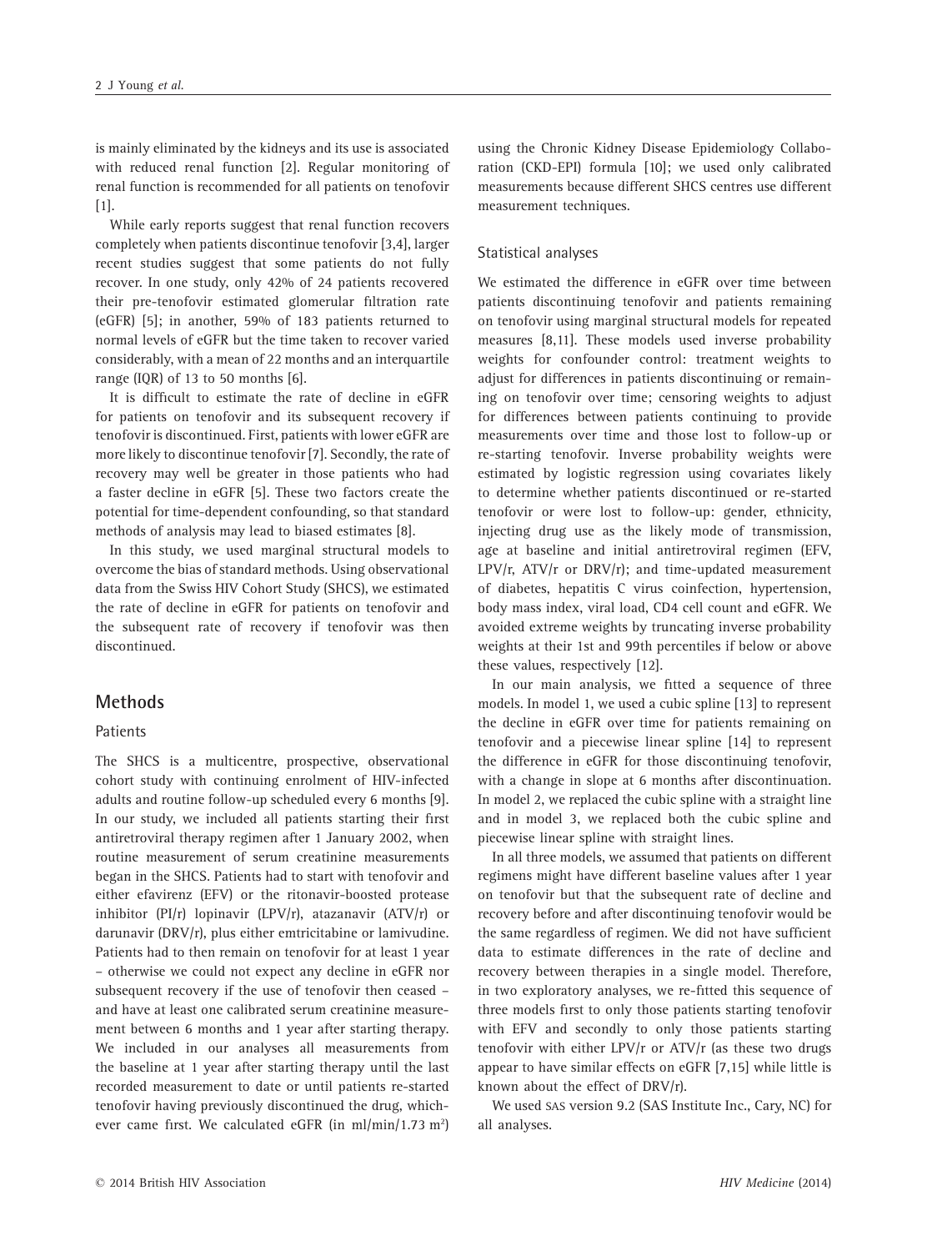## **Results**

#### Patient flow

As at May 2013, 1049 patients had taken tenofovir continuously for at least 1 year, with at least one calibrated serum creatinine measurement between 6 months and 1 year after starting therapy (and having started one of the four regimens of interest; Table 1). These 1049 patients were then followed for a median of 26 months (IQR 13, 49 months). During this time, they had a median of 7 (IQR 3, 12) creatinine measurements with a median time between measurements of 3.3 months (IQR 2.8, 5.6 months).

Of the 1049 patients, 888 (85%) had a creatinine measurement in the 6 months prior to starting therapy. Patients started all four regimens with a similar median eGFR but after 1 year on therapy, the median eGFR was slightly lower in those starting tenofovir with a PI/r (Table 1). From baseline at 1 year, 259 patients (25%) went on to discontinue tenofovir after an additional median time on tenofovir of 17 months (IQR 7, 34 months). Those starting therapy with LPV/r or ATV/r had a lower median eGFR when they discontinued tenofovir than those starting with EFV. Among the few patients (45; 4%) followed after discontinuing tenofovir for as long as they had been on tenofovir, eGFR returned to its pre-therapy median only in those patients who started tenofovir with EFV.

#### Estimates of eGFR decline and recovery

In model 1, the estimated difference in eGFR slope between patients discontinuing tenofovir and patients remaining on tenofovir (Table 2) was not much greater in the first 6 months off tenofovir  $[4.1 \text{ mL/min}/1.73 \text{ m}^2$  per year; 95% confidence interval (CI)  $-1.0$  to 9.3 mL/min/1.73 m<sup>2</sup> per year] than in the period beyond 6 months (3.0 mL/min/ 1.73 m<sup>2</sup> per year; 95% CI 1.8 to 4.3 mL/min/1.73 m<sup>2</sup> per year). This result suggests that the difference was only slightly nonlinear. These two estimates were not appreciably different when the flexible cubic spline representing the rate of decline in eGFR was replaced by a straight line (model 2). This result suggests that, after 1 year on tenofovir, further decline in eGFR was approximately linear. Finally, the assumption that recovery was also approximately linear (model 3) provided estimates of an approximate linear rate of both decline in eGFR on tenofovir (−1.1 mL/min/1.73 m2 per year; 95% CI −1.5 to −0.8 mL/  $min/1.73$  m<sup>2</sup> per year) and recovery of eGFR after discontinuing tenofovir (2.1 mL/min/1.73 m<sup>2</sup> per year; 95% CI 1.3 to 2.9 mL/min/1.73  $m<sup>2</sup>$  per year).

**Table 1** (a) Patient characteristics at 1 year after starting tenofovir (TDF) with either efavirenz (EFV) or the ritonavir-boosted protease inhibitor lopinavir (LPV/r), atazanavir (ATV/r) or darunavir (DRV/r), plus either emtricitabine or lamivudine; (b) patient flow before and after starting antiretroviral therapy and, at each point, the corresponding median estimated glomerular filtration rate (eGFR) and interquartile range (IQR)

| <b>Characteristics</b>                                    | EFV<br>$(n = 501)$ | LPV/r<br>$(n = 219)$ | ATV/r<br>$(n = 189)$ | DRV/r<br>$(n = 140)$ |
|-----------------------------------------------------------|--------------------|----------------------|----------------------|----------------------|
|                                                           |                    |                      |                      |                      |
| (a)                                                       |                    |                      |                      |                      |
| Age (years) (median)                                      | 41                 | 42                   | 40                   | 41                   |
| Female gender (%)                                         | 16                 | 25                   | 23                   | 10                   |
| Black ethnicity (%)                                       | 15                 | 13                   | 11                   | 6                    |
| Injecting drug use as the likely mode of transmission (%) | 5                  | 10                   | 13                   | 3                    |
| Time since HIV diagnosis (months) (median)                | 23                 | 15                   | 32                   | 14                   |
| Advanced infection (CDC group C) (%)                      | 14                 | 30                   | 14                   | 18                   |
| Hepatitis C virus coinfection (%)                         | 10                 | 16                   | 21                   | 6                    |
| Diabetes (%)                                              | 5                  | 3                    | 3                    |                      |
| Hypertension (%)                                          | 23                 | 27                   | 22                   | 26                   |
| HIV RNA ( $log_{10}$ copies/ml) (median)                  | 1.3                | 1.6                  | 1.5                  | 1.3                  |
| CD4 count (cells/µL) (median)                             | 421                | 412                  | 428                  | 465                  |
| Body mass index $(kq/m2)$ (median)                        | 24                 | 23                   | 24                   | 24                   |
| (b)                                                       |                    |                      |                      |                      |
| Number of patients with eGFR measurements                 |                    |                      |                      |                      |
| Prior to starting TDF                                     | 417                | 174                  | 166                  | 131                  |
| One year after starting TDF                               | 501                | 219                  | 189                  | 140                  |
| Prior to stopping TDF                                     | 103                | 77                   | 63                   | 16                   |
| Remaining off TDF for as long as having received TDF      | 15                 | 18                   | 11                   |                      |
| eGFR (mL/min/1.73 m <sup>2</sup> ) [median (IQR)]         |                    |                      |                      |                      |
| Prior to starting TDF                                     | 105 (93, 115)      | 106 (95, 115)        | 107 (95, 116)        | 107 (94, 118)        |
| One year after starting TDF                               | 104 (94, 115)      | 102 (87, 111)        | 100 (85, 110)        | 100 (89, 111)        |
| Prior to stopping TDF                                     | 99 (83, 114)       | 94 (73, 109)         | 94 (76, 106)         | 103 (69, 112)        |
| Remaining off TDF for as long as having received TDF      | 104 (71, 114)      | 95 (80, 110)         | 82 (73, 103)         | 84 (84, 84)          |

CDC, Centers for Disease Control and Prevention.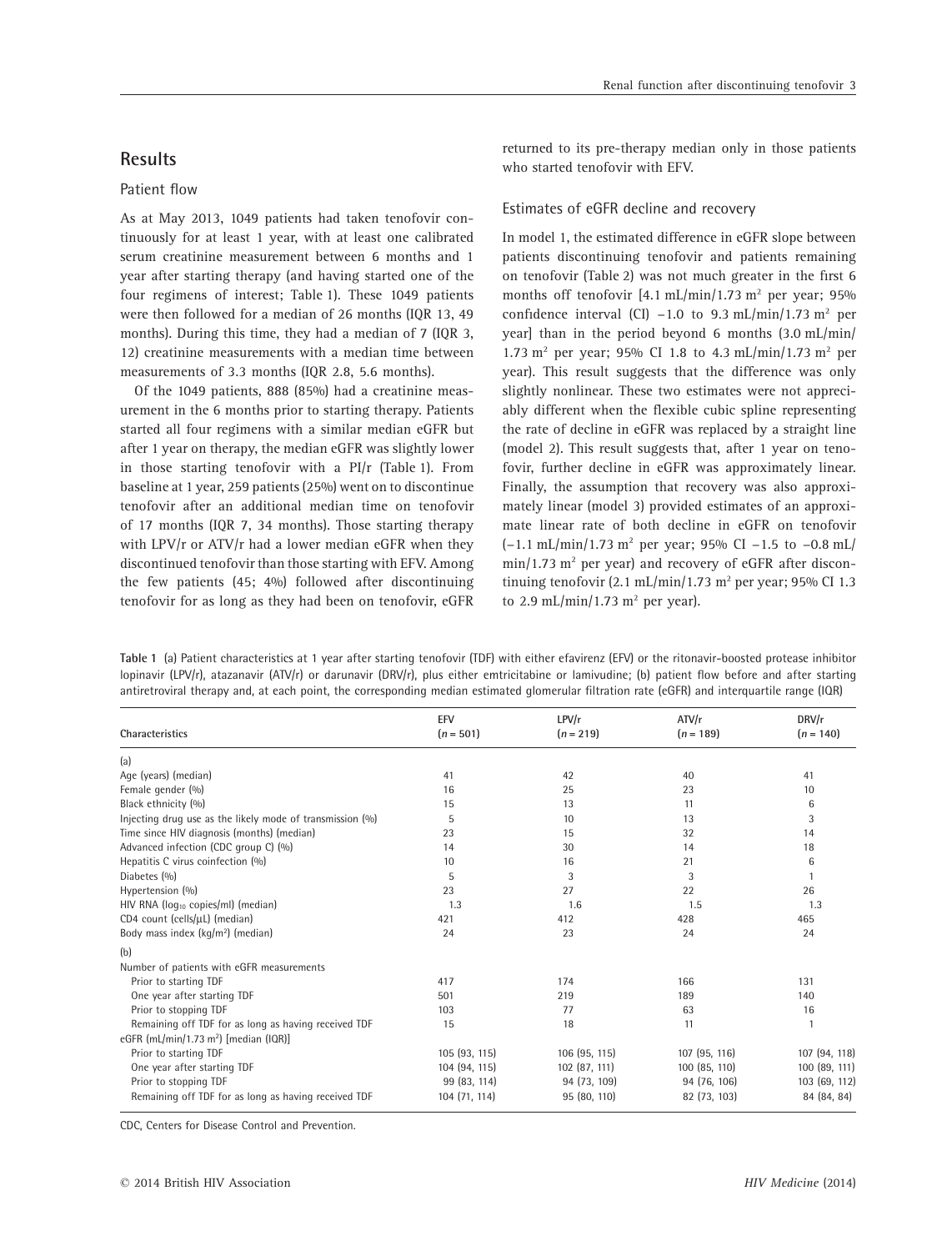|                                      | Model and rate parameters $(mL/min/1.73 \text{ m}^2 \text{ per year})$ (95% confidence interval) |                                                            |                                                                       |  |
|--------------------------------------|--------------------------------------------------------------------------------------------------|------------------------------------------------------------|-----------------------------------------------------------------------|--|
|                                      | All patients<br>$(n = 1032)^{*}$                                                                 | Patients starting<br>tenofovir with EFV<br>$(n = 495)^{*}$ | Patients starting tenofovir<br>with LPV/r or ATV/r<br>$(n = 398)^{*}$ |  |
| Model 1                              |                                                                                                  |                                                            |                                                                       |  |
| Decline - cubic spline 5 knots       | Not available <sup>+</sup>                                                                       | Not available <sup>+</sup>                                 | Not available <sup>+</sup>                                            |  |
| Time off TDF - first 6 months        | $4.1$ (-1.0 to 9.3)                                                                              | $4.5$ (-3.8 to 12.8)                                       | 4.8 $(-1.8 \text{ to } 11.4)$                                         |  |
| Time off TDF - after 6 months        | $3.0$ (1.8 to 4.3)                                                                               | $3.3(0.4 \text{ to } 6.2)$                                 | $2.7(1.2 \text{ to } 4.2)$                                            |  |
| Model 2                              |                                                                                                  |                                                            |                                                                       |  |
| Linear rate of decline               | $-1.2$ ( $-1.5$ to $-0.8$ )                                                                      | $-1.3$ ( $-1.9$ to $-0.7$ )                                | $-1.1$ ( $-1.5$ to $-0.7$ )                                           |  |
| Time off TDF - first 6 months        | $3.9$ ( $-1.2$ to 8.9)                                                                           | 4.5 $(-3.7)$ to 12.6                                       | 4.0 $(-2.6 \text{ to } 10.6)$                                         |  |
| Time off TDF - after 6 months        | $3.2$ (1.8 to 4.4)                                                                               | $3.3(0.4 \text{ to } 6.2)$                                 | $2.9(1.3 \text{ to } 4.5)$                                            |  |
| Model 3                              |                                                                                                  |                                                            |                                                                       |  |
| Linear rate of decline               | $-1.1$ ( $-1.5$ to $-0.8$ )                                                                      | $-1.3$ ( $-1.9$ to $-0.7$ )                                | $-1.1$ ( $-1.5$ to $-0.7$ )                                           |  |
| Time off TDF - at any time           | $3.3$ (2.4 to 4.2)                                                                               | $3.5(1.5 \text{ to } 5.5)$                                 | $3.1$ (2.0 to 4.2)                                                    |  |
| Linear rate of recovery <sup>+</sup> | $2.1$ (1.3 to 2.9)                                                                               | $2.2$ (0.3 to 4.2)                                         | $2.0$ (1.0 to 3.0)                                                    |  |

**Table 2** Estimates of the decline and recovery in estimated glomerular filtration rate (eGFR) for patients starting tenofovir (TDF) with either efavirenz (EFV) or the ritonavir-boosted protease inhibitor lopinavir (LPV/r), atazanavir (ATV/r) or darunavir, plus either emtricitabine or lamivudine

\*The number of patients in each analysis is slightly lower than the corresponding number in Table 1 because a total of 17 patients had no further creatinine measurements after 1 year on tenofovir.

† No easily interpretable estimate is available for this model, because the rate of decline is represented by a flexible curve.

‡ Found by summing the previous two parameters (with a confidence interval found from the parameter variance covariance matrix).

In model 1, patients starting tenofovir with DRV/r had similar eGFR at baseline to those starting tenofovir with EFV (estimated difference  $0.0 \text{ mL/min}/1.73 \text{ m}^2$ ; 95% CI  $-1.7$  to 1.7 mL/min/1.73 m<sup>2</sup>). There is some evidence that patients starting tenofovir with LPV/r or ATV/r had a lower eGFR at baseline than those starting tenofovir with EFV [with estimated differences of −0.7 mL/min/1.73 m2 (95% CI  $-2.3$  to 0.8 mL/min/1.73 m<sup>2</sup>) and  $-1.4$  mL/min/1.73 m<sup>2</sup> (95% CI -3.2 to 0.3 mL/min/1.73 m<sup>2</sup>), respectively].

In the two exploratory analyses, estimates of the rate of decline in eGFR and its recovery after discontinuing tenofovir were similar when the three models were fitted to either only those patients starting tenofovir with EFV or only those patients starting tenofovir with either LPV/r or ATV/r (Table 2).

## **Discussion**

It is important to understand how eGFR recovers when tenofovir is discontinued, because in the future patients on tenofovir may switch to new treatment combinations [16]. Our modelling of observational data suggests that, after 1 year on tenofovir, the approximate rate of further decline in eGFR is about 1 mL/min/1.73  $m^2$  per year and is about half the approximate rate of recovery in eGFR if patients then discontinue taking tenofovir. This implies that most patients should recover pre-therapy renal function by the time they have been off tenofovir for as long as they were on it. Our data suggest that this indeed happens, at least for patients starting tenofovir with EFV. For the 15 patients starting tenofovir with EFV and then remaining off tenofovir for as long as they were on it, the median difference between pre-therapy and post-recovery eGFR values was 0.1 (IQR  $-9.4$ , 2.7) mL/min/1.73 m<sup>2</sup>.

For patients starting tenofovir with a PI/r, the picture is more complicated. In an earlier study, we found an initial decrease in eGFR when starting tenofovir with LPV/r or ATV/r rather than with EFV, but no further decrease beyond the first 6 months of therapy [15] and in this study, while patients starting tenofovir with LPV/r or ATV/r had lower eGFR at baseline (that is, after 1 year on tenofovir) than patients starting tenofovir with EFV, the two groups of patients had similar rates of decline in eGFR beyond 1 year and similar rates of recovery when tenofovir was discontinued.

However, patients starting tenofovir with a PI/r did not appear to recover their pre-therapy eGFR. For the 30 patients starting tenofovir with a PI/r and then remaining off tenofovir for as long as they were on it, the median difference between pre-therapy and post-recovery eGFR values was -7.9 (IQR -15.9, 3.6) mL/min/1.73 m<sup>2</sup>. Of these 30 patients, 18 were still on a PI/r post-recovery. Ritonavir inhibits creatinine secretion [17] and the corresponding immediate but nonprogressive increase in serum creatinine leads to a one-off decrease in eGFR [18]. Hence patients on tenofovir with LPV/r or ATV/r might still recover their true pre-therapy glomerular filtration rate after discontinuing tenofovir without recovering their pre-therapy eGFR. Analyses using eGFR must be interpreted with caution [18,19]: LPV/r and ATV/r are thought to increase the risk of renal impairment [7] but their contribution could be exaggerated when eGFR is used to assess that risk.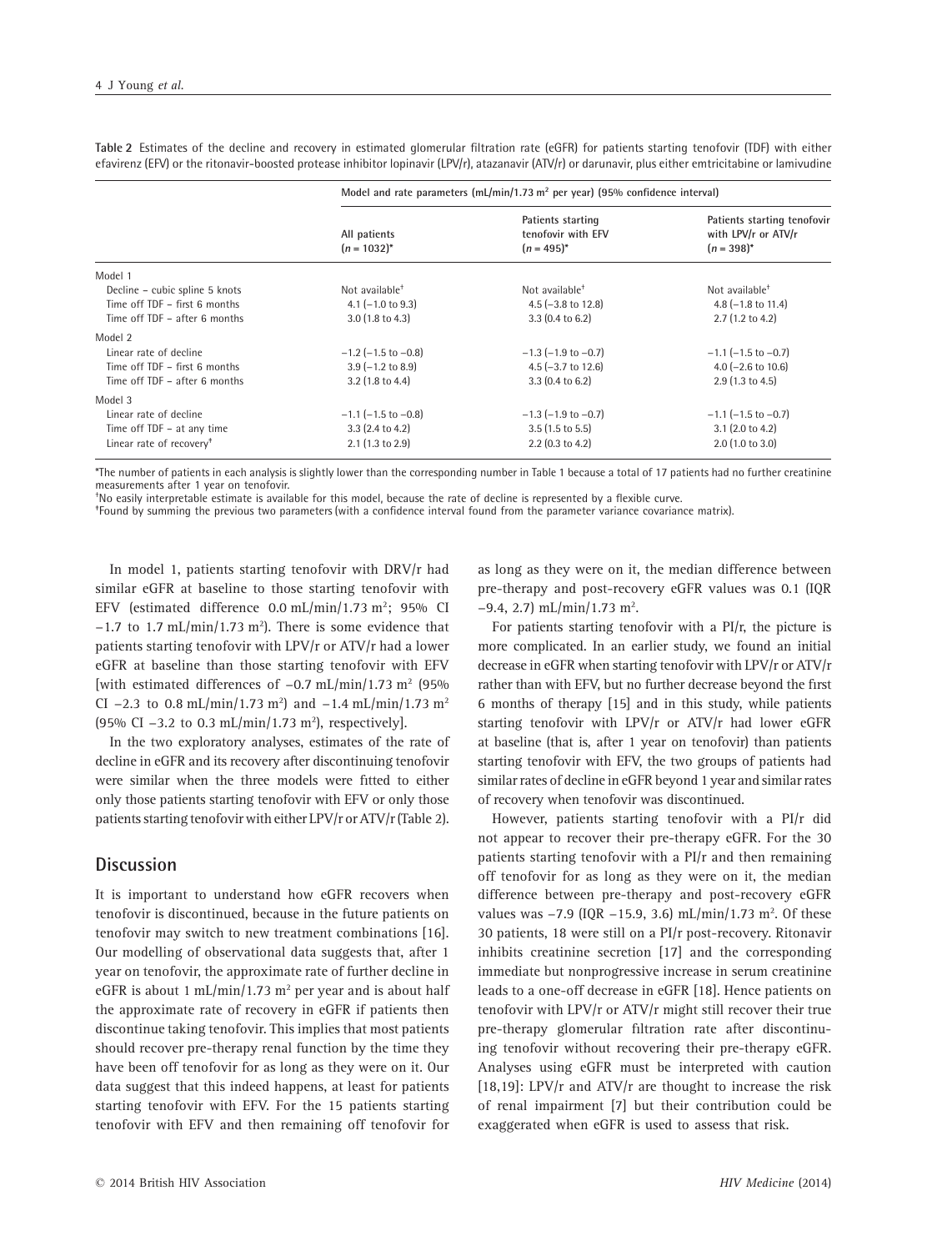Note that our estimated rate of decline in eGFR after 1 year is the same as the accepted 'normal' decline in glomerular filtration rate with age  $(1 \text{ mL/min}/1.73 \text{ m}^2 \text{ per})$ year [20]). However, much of this 'normal' decline has been attributed to comorbidities that inevitably accompany ageing [21–23]. This makes it difficult to judge how much tenofovir has contributed to the rate of decline in renal function in these patients. That the decline in eGFR reversed when tenofovir was discontinued suggests that tenofovir was responsible, at least in part, for the decline.

This study has the same limitations as our earlier study [15]. In addition, we did not have sufficient data to estimate, in a single model, differences between regimens in the rate of decline in eGFR and its recovery if tenofovir is discontinued. This can be done using a marginal structural model but requires artificial censoring of patients when they change their baseline regimen [24,25] and this artificial censoring reduces the power of the analysis. The strengths of this study are the use of calibrated creatinine measurements and of statistical methods that minimize any bias attributable to time-dependent confounding.

When monitoring eGFR in patients starting tenofovir with either EFV, LPV/r or ATV/r, clinicians can expect renal function to recover more rapidly than it declined if patients discontinue tenofovir. On average, patients on a PI/r may not recover their pre-therapy eGFR after discontinuing tenofovir, but is not clear yet whether this has clinical consequences. While on average patients can be expected to recover their renal function after discontinuing tenofovir, not all patients will do so.

### **Acknowledgements**

This study was financed within the framework of the Swiss HIV Cohort Study, supported by the Swiss National Science Foundation (grant # 134277). The data are gathered in seven out-patient clinics and 15 regional hospitals and by 36 practitioners. The Basel Institute for Clinical Epidemiology and Biostatistics is supported by grants from Santésuisse and from the Gottfried and Julia Bangerter-Rhyner Foundation.

*Conflicts of interest:* The following authors have received honoraria, travel grants or unrestricted research grants from Abbott, Bristol-Meyers Squibb, Gilead or Tibotec: CF, EB, HF, PV, RW, MB and HB.

*Contributions to authorship:* CF, EB, HF, PV, AC, MC, RW and MB were responsible for data collection in their respective hospitals; HB, JY and QW designed this study; QW and JY carried out the statistical analyses; JY and QW wrote the first draft of the manuscript; JY, QW and HB revised the manuscript; all authors reviewed, commented on, and approved the final version of the manuscript.

## **Appendix: Members of the Swiss HIV Cohort Study**

V. Aubert, J. Barth, M. Battegay, E. Bernasconi, J. Böni, H. C. Bucher, C. Burton-Jeangros, A. Calmy, M. Cavassini, M. Egger, L. Elzi, J. Fehr, J. Fellay, H. Furrer (Chairman of the Clinical and Laboratory Committee), C. A. Fux, M. Gorgievski, H. Günthard (President of the SHCS), D. Haerry (deputy of 'Positive Council'), B. Hasse, H. H. Hirsch, I. Hösli, C. Kahlert, L. Kaiser, O. Keiser, T. Klimkait, R. Kouyos, H. Kovari, B. Ledergerber, G. Martinetti, B. Martinez de Tejada, K. Metzner, N. Müller, D. Nadal, G. Pantaleo, A. Rauch (Chairman of the Scientific Board), S. Regenass, M. Rickenbach (Head of Data Center), C. Rudin (Chairman of the Mother & Child Substudy), F. Schöni-Affolter, P. Schmid, D. Schultze, J. Schüpbach, R. Speck, C. Staehelin, P. Tarr, A. Telenti, A. Trkola, P. Vernazza, R. Weber and S. Yerly.

## **References**

- 1 Panel on Antiretroviral Guidelines for Adults and Adolescents. Guidelines for the use of antiretroviral agents in HIV-1-infected adults and adolescents. Department of Health and Human Services. 12 February 2013. Available at <http://aidsinfo.nih.gov/contentfiles/AdultandAdolescentGL.pdf> (accessed 3 October 2013).
- 2 Cooper RD, Wiebe N, Smith N, Keiser P, Naicker S, Tonelli M. Systematic review and meta-analysis: renal safety of tenofovir disoproxil fumarate in HIV-infected patients. *Clin Infect Dis* 2010; **51**: 496–505.
- 3 Izzedine H, Isnard-Bagnis C, Hulot JS *et al*. Renal safety of tenofovir in HIV treatment-experienced patients. *AIDS* 2004; **18**: 1074–1076.
- 4 Herlitz LC, Mohan S, Stokes MB, Radhakrishnan J, D'Agati VD, Markowitz GS. Tenofovir nephrotoxicity: acute tubular necrosis with distinctive clinical, pathological, and mitochondrial abnormalities. *Kidney Int* 2010; **78**: 1171–1177.
- 5 Wever K, van Agtmael MA, Carr A. Incomplete reversibility of tenofovir-related renal toxicity in HIV-infected men. *J Acquir Immune Defic Syndr* 2010; **55**: 78–81.
- 6 Bonjoch A, Echeverria P, Perez-Alvarez N *et al*. High rate of reversibility of renal damage in a cohort of HIV-infected patients receiving tenofovir-containing antiretroviral therapy. *Antiviral Res* 2012; **96**: 65–69.
- 7 Ryom L, Mocroft A, Kirk O *et al*. Association between antiretroviral exposure and renal impairment among HIV-positive persons with normal baseline renal function: the D:A:D study. *J Infect Dis* 2013; **207**: 1359–1369.